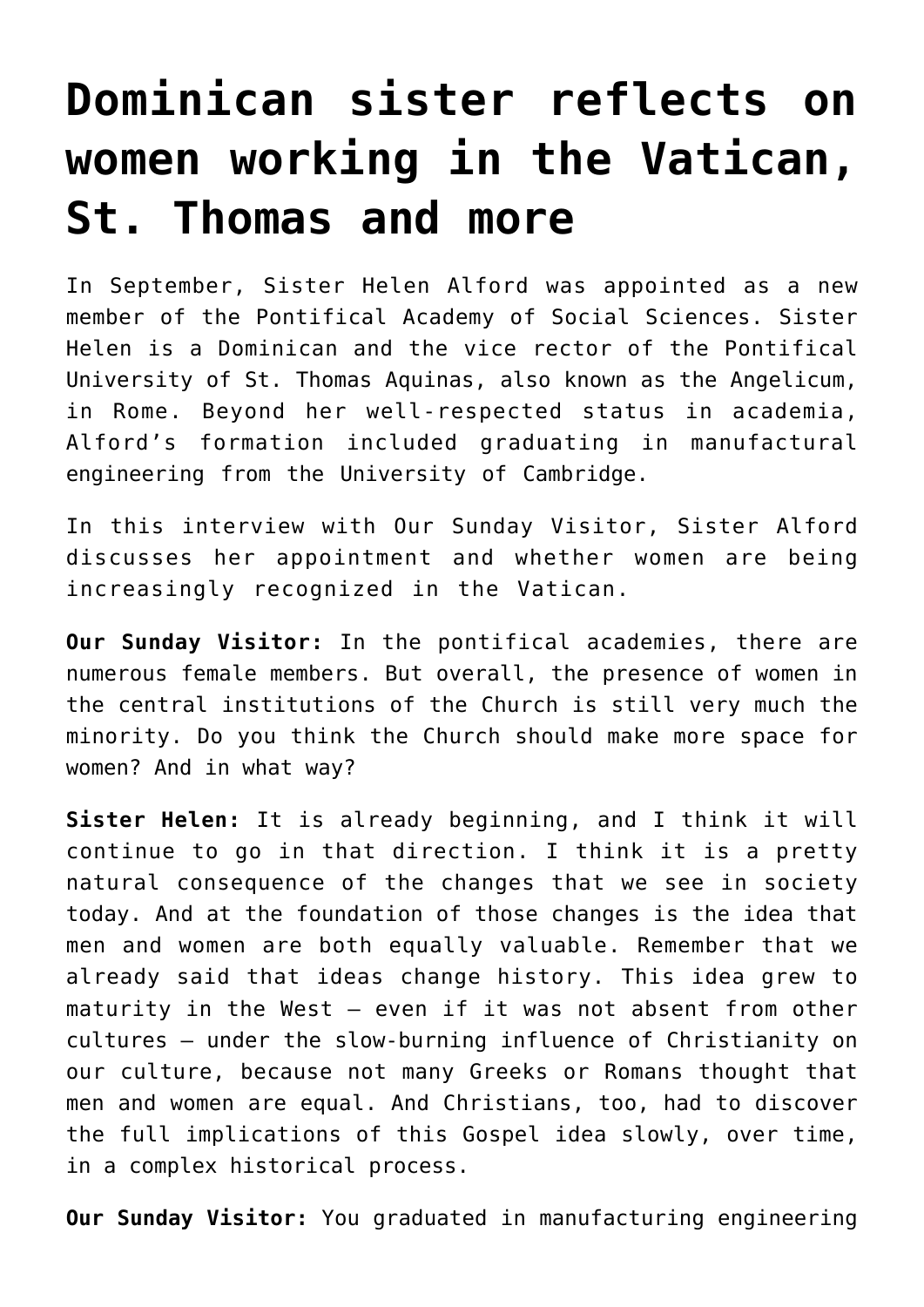from Cambridge before becoming a religious sister. The early part of your curriculum certainly does not necessarily look like that of a woman en route to religious life.

**Sister Helen:** There has been a combination of factors. I had a very good professor who was guiding me in my doctorate, on the topic "human-centered technology." I needed to explain what I meant by the ideas of "human work" and being human. Since I found the best answers I could get in Church social thought, I decided to incorporate ideas from Catholic social thought into it. But the professor did not really know how to deal with it. No one in the department ever tried to stop me, but they would never discuss it with me. So, although it was a very good place to work in many ways, I realized that I couldn't stay there. You can't grow just on your own, you need the help of others.

Meanwhile, I had started going to the house of the Dominican friars in the city where I was at university. I found I could talk about everything with them. At that time, they also had a lay community living with them in their house. I asked to join it and I was accepted. Through that experience, I realized that this could be the life for me, the place where I was being called. Now I belong to the Dominican Sisters of St. Catherine of Siena of Newcastle, KwaZulu, Natal.

**Our Sunday Visitor:** How does the thinking of St. Thomas Aquinas enrich your daily work and life? And how, in your opinion, can Thomas' thinking and/or inspiration further contribute to the academy?

**Sister Helen:** St. Thomas gives us a lot of good ideas for living a good life, many of which he transmits to us from earlier thinkers. One of them is that if you really want to be free, you need to grow into it. He would say you need to grow in virtue, using this idea from Aristotle. So, for St. Thomas, freedom is not so much about having as much choice as possible as it is about becoming more and more able to do things that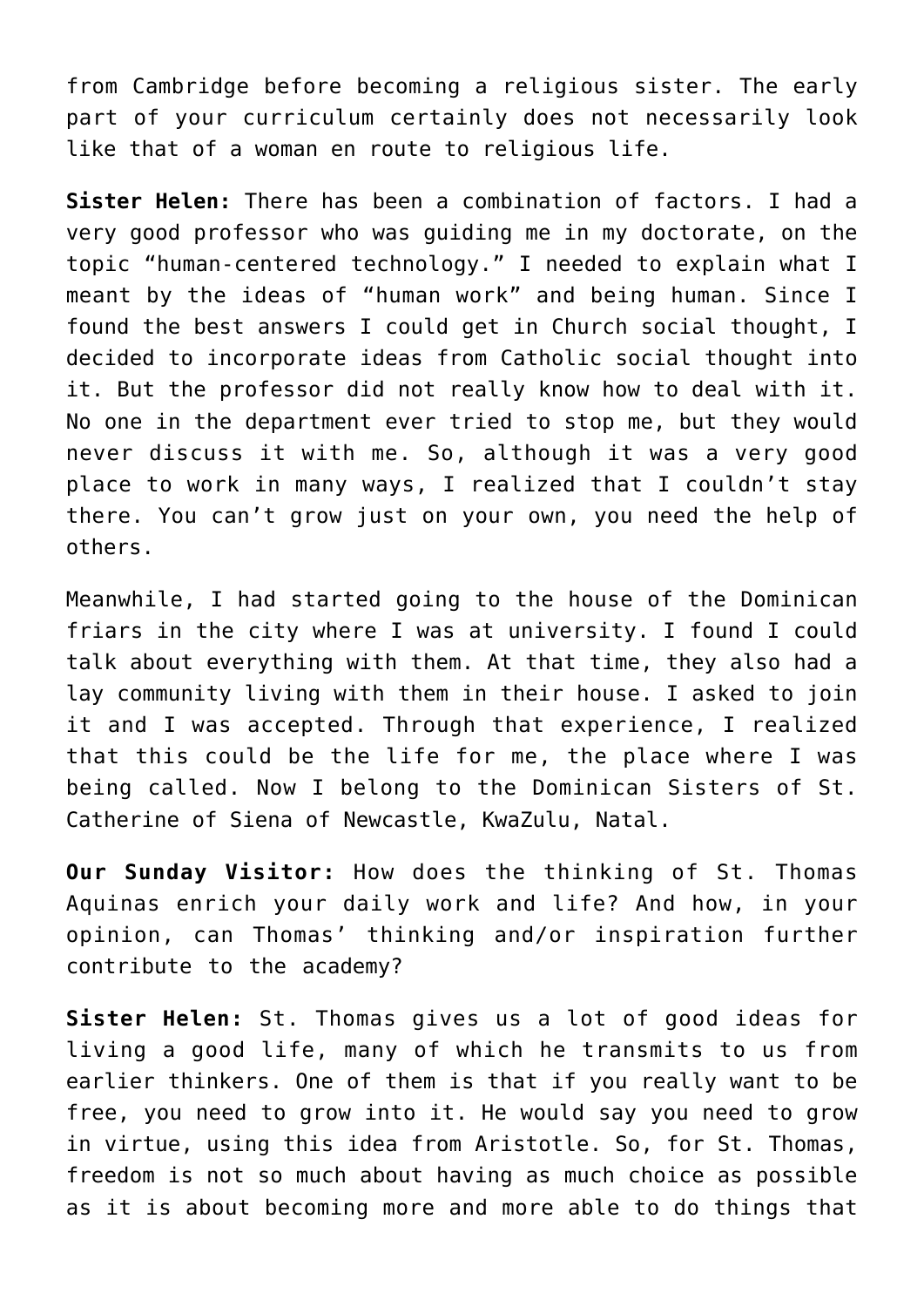are worthwhile and fulfilling. We grow into freedom like a musician can become a great virtuoso, being really able to do something great with their skill, through practice and learning. I think this idea really helps us to live a more deeply fulfilled and free life than one that is based on having as few rules as possible and the widest choice of options as possible. This idea is also important in today's world and for the work of the academy, because we need to find better ways of understanding and using our freedom, so it does not lead to the destructive results that we see in the world today — many broken families and relationships, a lot of social exclusion and an unsustainable relationship with our natural environment.

**Our Sunday Visitor:** The world is currently facing the coronavirus pandemic. On what themes and initiatives do you believe the academy should most focus its efforts?

**Sister Helen:** The main thing we have to do is to work on good ideas. Let's remember what the great John Maynard Keynes said: "The ideas of economists and political philosophers, both when they are right and when they are wrong, are more powerful than is commonly understood. Indeed, the world is run by little else. Practical men, who believe themselves to be quite exempt from any intellectual influences are usually the slaves of some defunct economist. It is ideas, not vested interests, which are dangerous for good or evil."

## **Our Sunday Visitor:** What did he mean?

**Sister Helen:** Keynes understood that ideas allow people to imagine how things could be in the future, and therefore to work toward turning those possibilities into a reality. One of the ideas we need to work on is: how do we understand the human being in economic and political thought? In most social theories, human beings are still seen as individuals who are trying to achieve their individual objectives. But we know from ordinary life, and this is confirmed by current research,